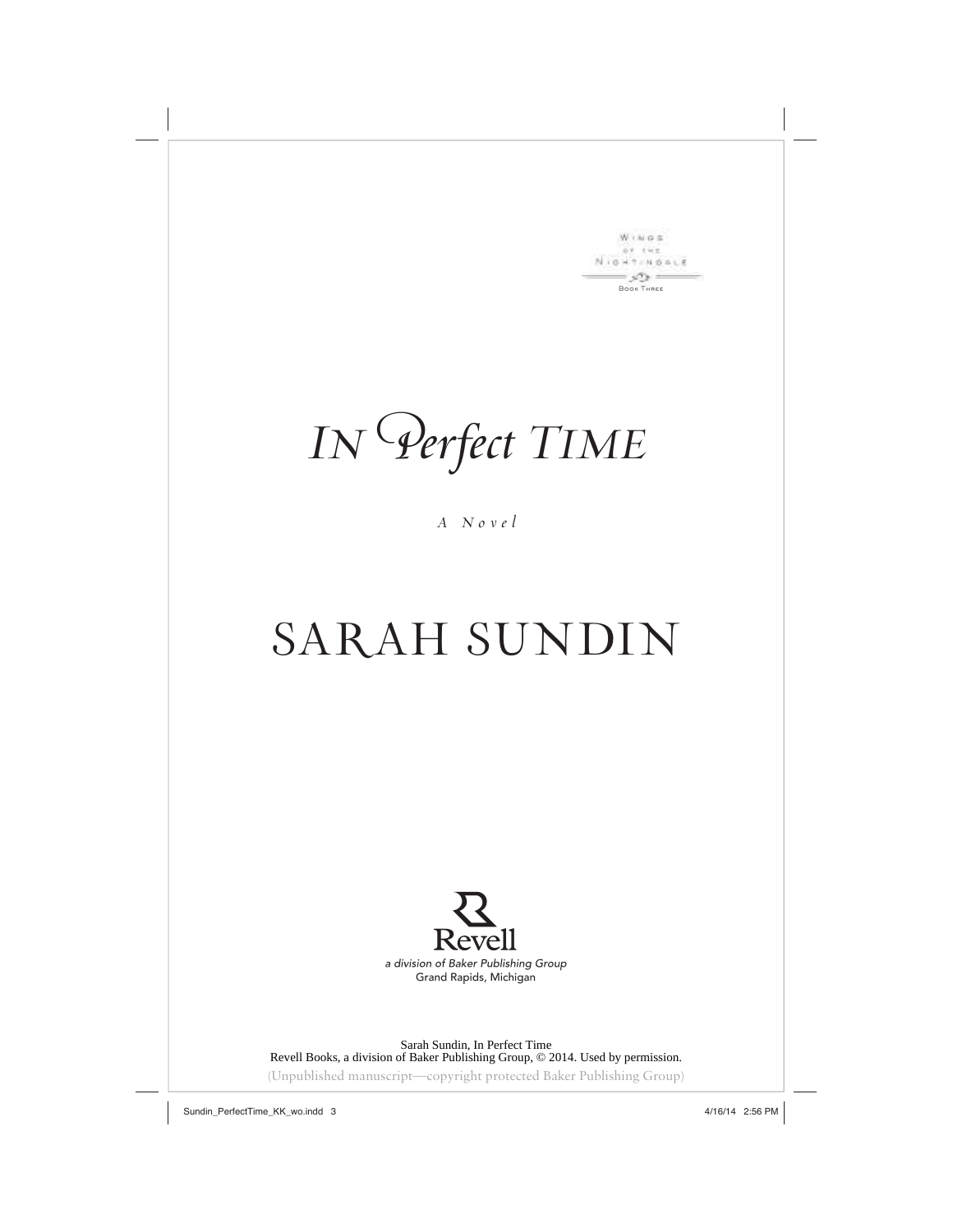© 2014 by Sarah Sundin

Published by Revell a division of Baker Publishing Group P.O. Box 6287, Grand Rapids, MI 49516-6287 www.revellbooks.com

Printed in the United States of America

All rights reserved. No part of this publication may be reproduced, stored in a retrieval system, or transmitted in any form or by any means—for example, electronic, photocopy, recording—without the prior written permission of the publisher. The only exception is brief quotations in printed reviews.

Library of Congress Cataloging-in-Publication Data is on file at the Library of Congress, Washington, DC.

ISBN 978-0-8007-2083-4 (pbk.)

This book is a work of fiction. Names, characters, places, and incidents are the product of the author's imagination or are used fictitiously.

14 15 16 17 18 19 20 7 6 5 4 3 2 1



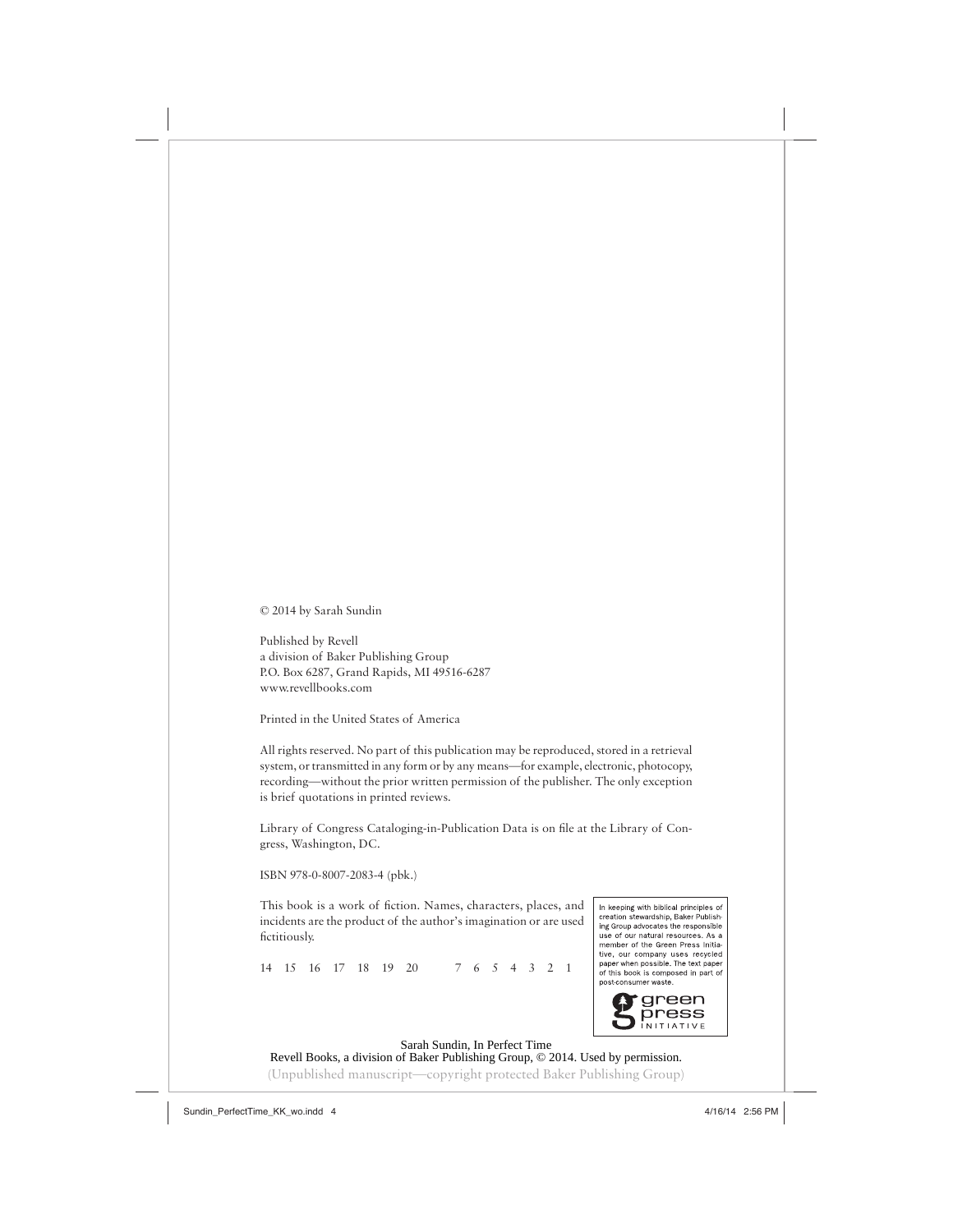To my parents, Ronald and Nancy Stewart, for believing in me and encouraging my dreams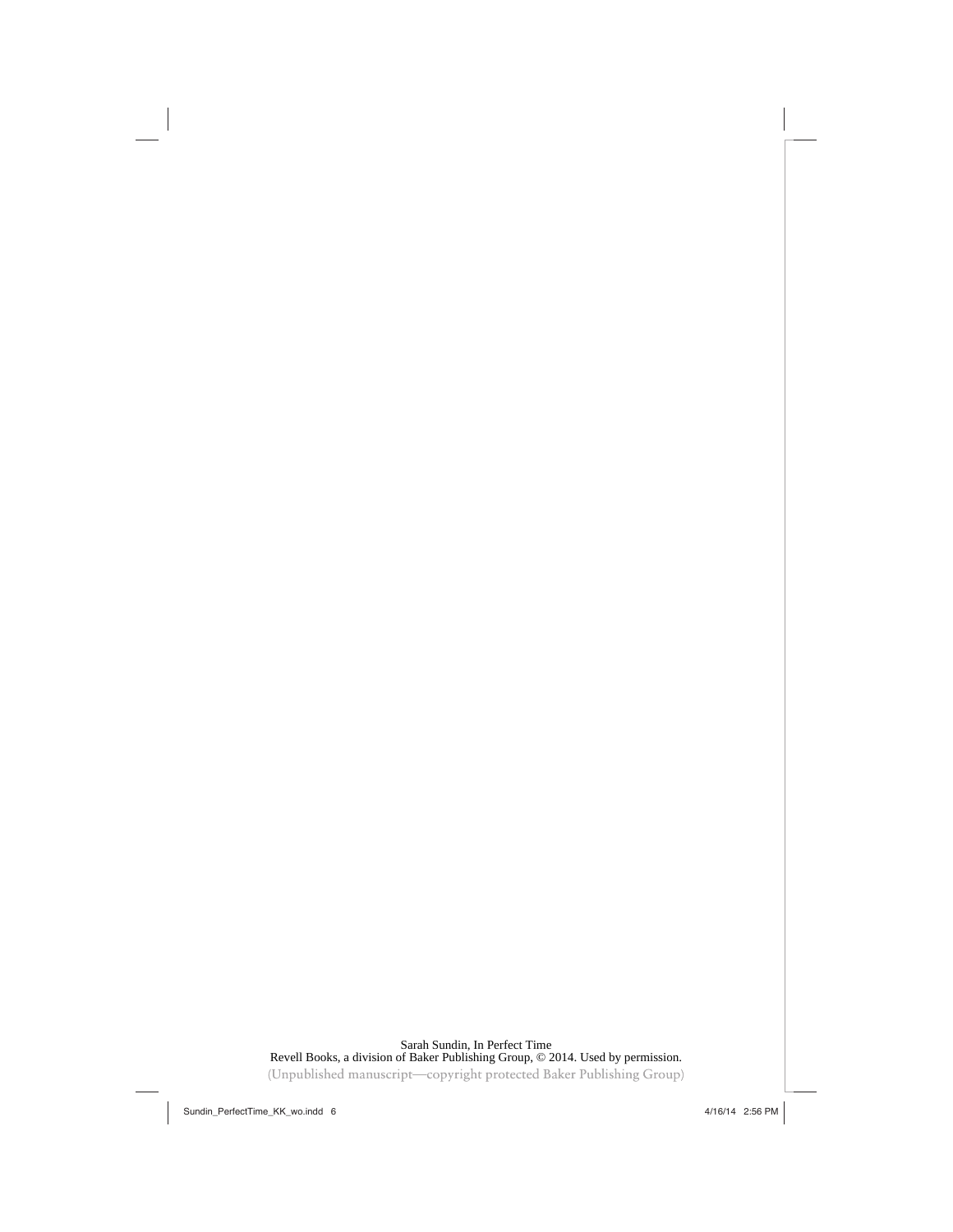1

## **Over the Mediterranean March 25, 1944**

For Lt. Kay Jobson, flight nursing meant more than physical care. It meant reconnecting a broken soldier with the shards of his humanity.

Kay assessed her planeload of patients en route from Italy to Tunisia. A restless lot, downhearted. That wouldn't do.

She headed to the front of the C-47 cargo plane, past six men confined to litters and eleven in seats along the sides of the fuselage. The soldiers had been wounded on the battered beachhead at Anzio or in one of the many bloody failed attempts to take Cassino. "Say, fellows, what do you think about the '44 baseball season? Starts soon, doesn't it?"

"Yeah, it does." Seated to her left, Sergeant Logan gave her a don't-worry-your-pretty-little-head look.

She knelt beside the patient and took his wrist to measure his pulse. What was more fun—showing off what lay inside her pretty little head or shocking people? "Do you think the Cardinals can come back from their World Series loss?"

"Um, sure." One bushy eyebrow sprang high. "But I'm a Tigers fan myself."

Kay rolled her eyes. "Hal Newhouser might be a great

 $=7=$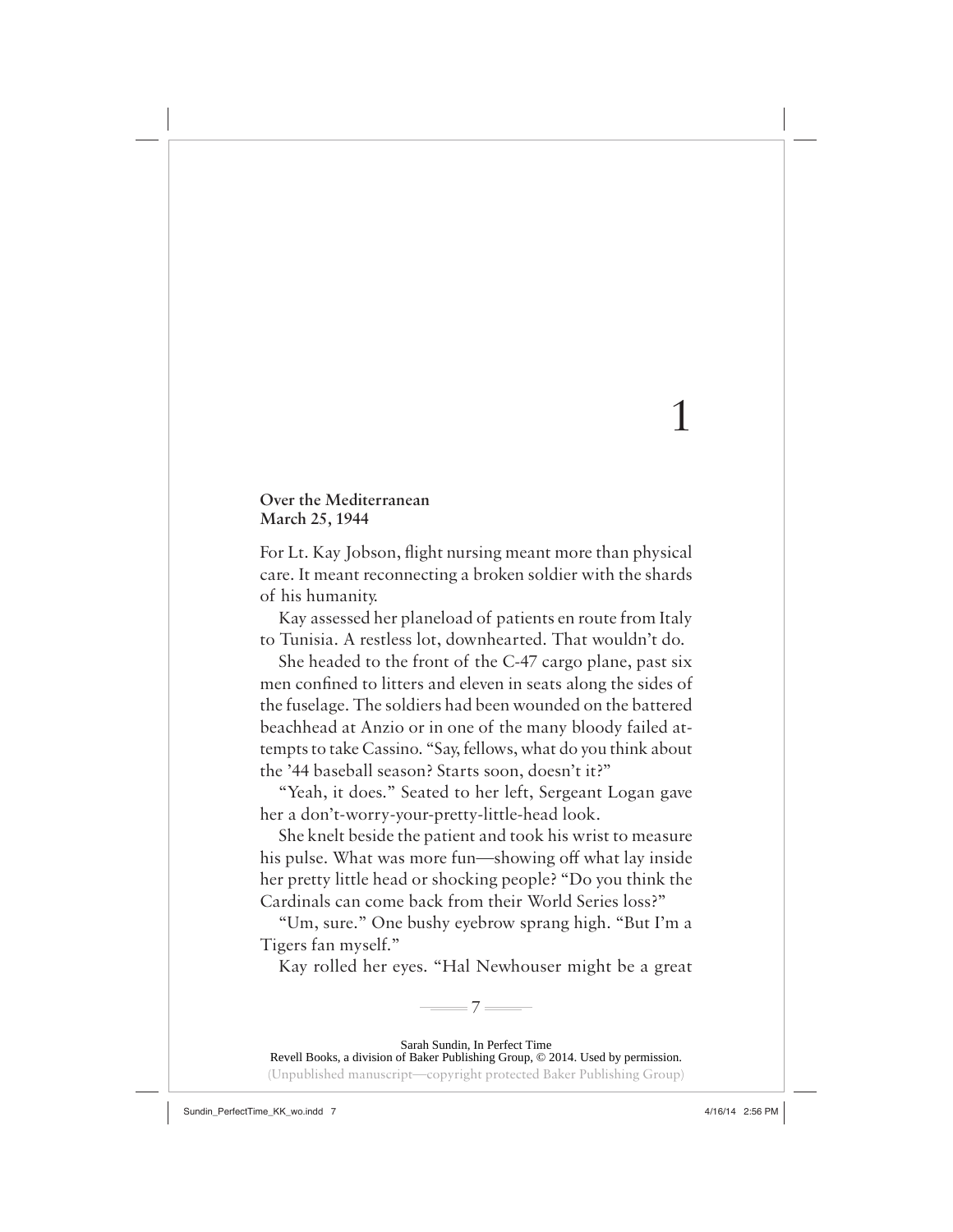pitcher, but the Cards have Stan Musial, and he batted .357 last season. Mark my words, they'll take the whole shebang this year."

Logan's mouth opened and closed around nonexistent words.

Kay tapped him under the chin. "I don't just follow the game, I play it. If I weren't a nurse, I'd be the star of one of those girls' teams."

"Well, I'll be."

Swishing her hair over her shoulder, Kay turned to the rest of the patients. "So, boys, who do you like this year?"

Over the roar of the twin engines, the men called out their favorite teams and players and stats.

After Kay noted Logan's vital signs, she scooted over to the next patient, a die-hard fan of the Philadelphia Athletics despite their dismal showing in '43. Friendly arguments arced through the stuffy air of the plane, and Kay smiled, her goal accomplished.

She loved everything about this job—the glamour of flight, the challenge of nursing, and the game of lifting spirits. Now she just needed to sweet-talk chief nurse Lt. Cora Lambert into recommending her for the Army Air Forces' chief nurse training program.

If only she could have an in-flight emergency to highlight her skills.

All the fun stuff happened to her friends. Mellie Blake put down a riot and dealt with medical trauma. And three days ago, Georgie Taylor evacuated an entire flight full of patients after her C-47 ditched in the Mediterranean. Kay could hardly be jealous of her friends' crises, but why couldn't a little adventure come her way?

"Improving morale again?" A deep voice rumbled behind her. Lt. Grant Klein, the pilot of the C-47 and one of her boyfriends.

 $-$ 8 $-$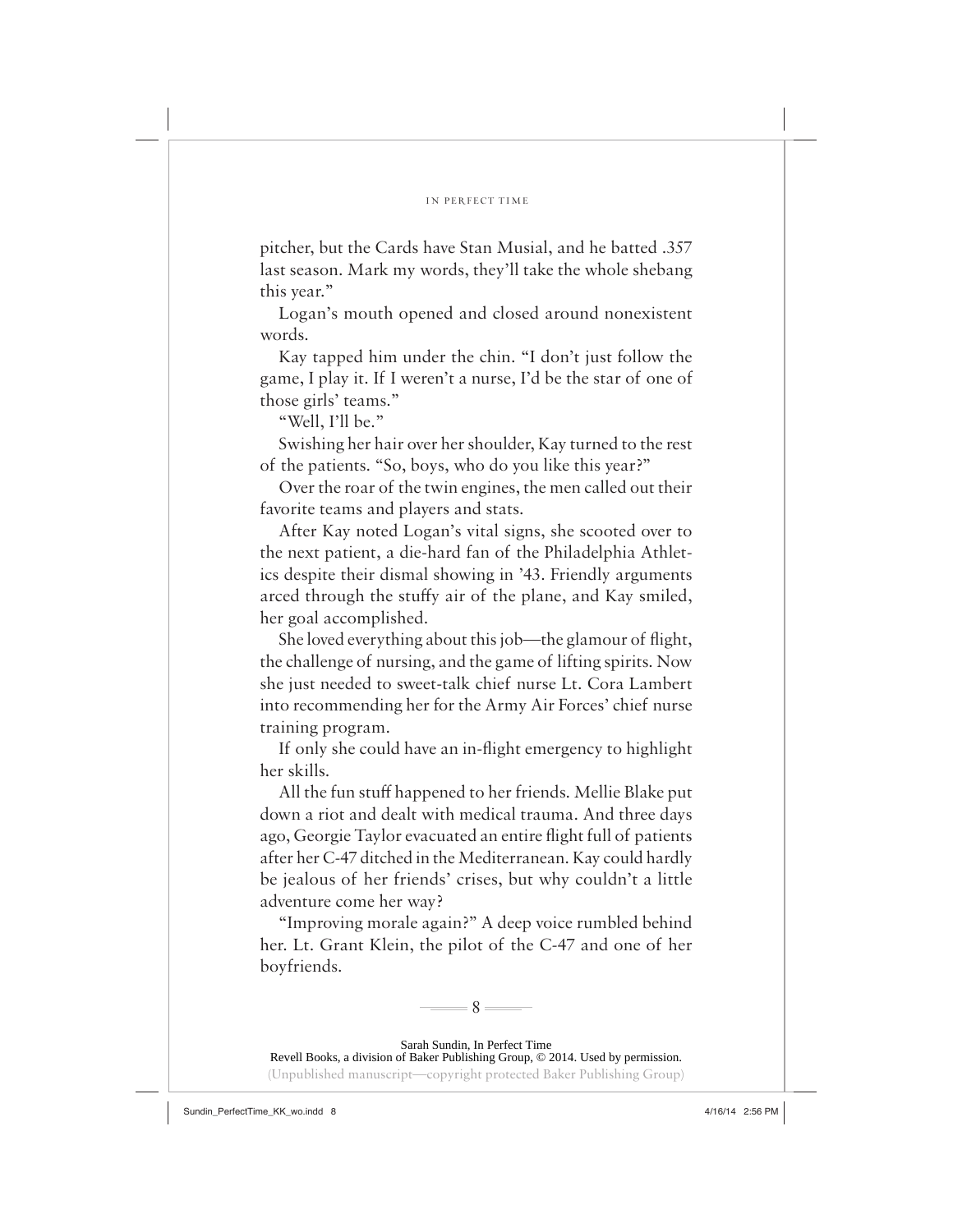"Always." She tilted a smile to him. "Shouldn't you be flying this bird?"

"Singleton's got it under control. I wanted to talk." His name and dark good looks used to remind her of Cary Grant, but a little flight time together had dimmed the resemblance in her eyes.

"I'd love to talk, but I'm busy."

"Come on. Let Dabrowski finish. Just give me a minute."

Rarely did she give in, but she handed the flight manifest to her surgical technician. "Sergeant Dabrowski, please take vitals while I slap some sense into our pilot."

"Sure thing."

Kay took her time leading Grant to the back of the plane. She straightened her gray-blue service jacket, tucked in loose blankets, and lit a patient's cigarette since no one required oxygen. Grant's purpose in this conversation was obvious and futile.

Sure enough, at the back of the plane, Grant leaned one hand against the fuselage behind Kay. "Are you free tonight?"

"Sorry. I have a date."

"But I haven't seen you in forever."

Kay leveled her gaze at him. "It's Saturday. We went dancing on Wednesday."

"It feels like forever." He coiled a strand of her hair around his finger, strawberry blonde around tan, and he leaned in for a kiss.

Although his kisses were delicious, she planted her hand on his chest. "Not in front of the patients. You know that."

"I also know I need time with you."

"Not tonight. It's Harry's turn, and he hasn't seen me in two weeks."

Grant's eyes narrowed. "You'd rather go out with a dentist than with me?"

"He's a swell dancer and a lot of fun."

 $= 9$   $=$ 

Sarah Sundin, In Perfect Time

Revell Books, a division of Baker Publishing Group, © 2014. Used by permission.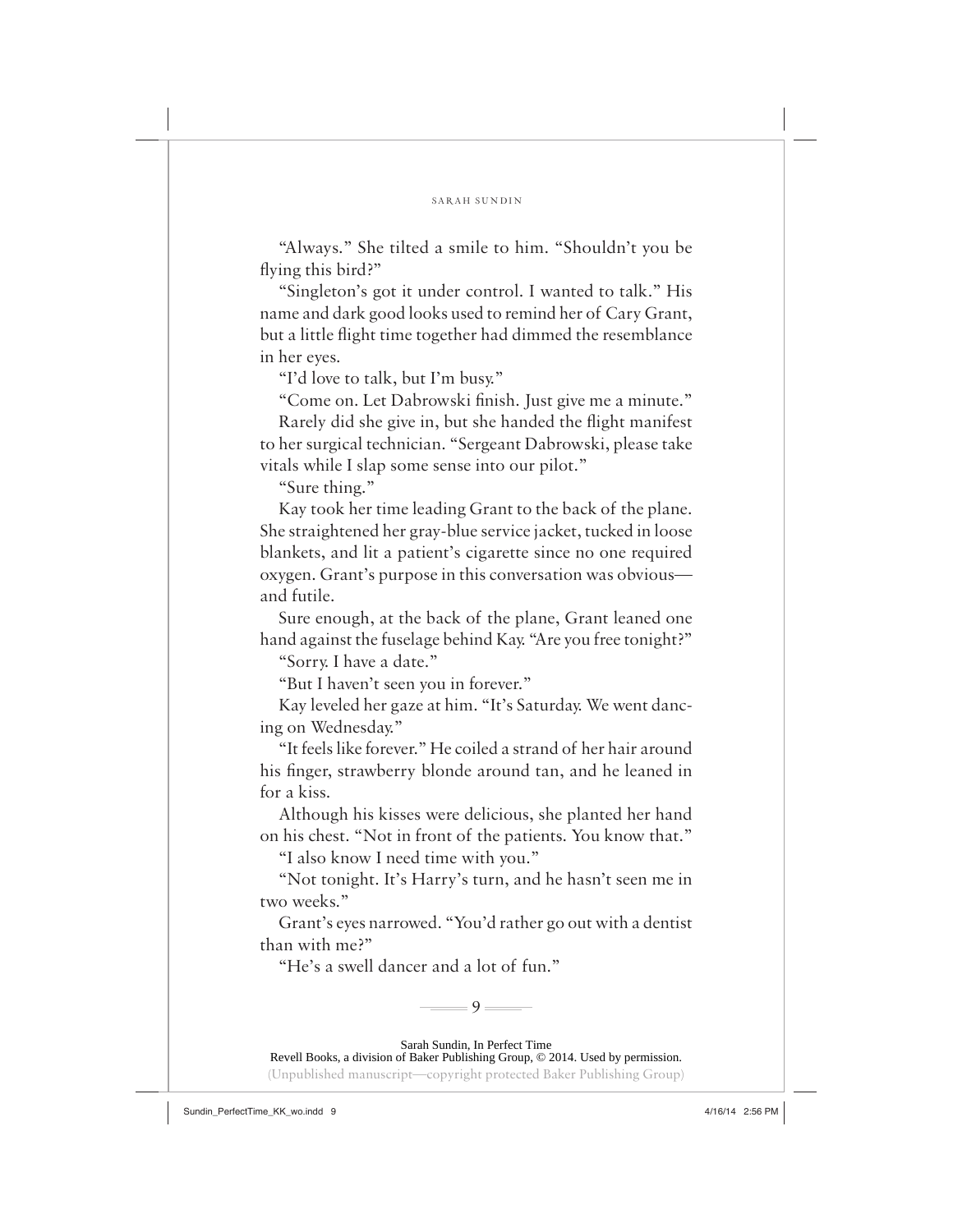"And I'm not?"

Oh brother. She stepped to the side and opened the medical chest to get the meds for the litter patients. "Of course you are, but you know how—"

"Come on, baby. I miss you. I never get much time with you."

That was the idea. Kay pulled out the aspirin bottle. Maybe she should take a tablet herself. "When we started dating, right up front I told you how it would be. I date five or six fellows at a time. I'm not going to change."

"I don't want you to change. You're perfect. But I don't want to share you anymore. And I want . . ." He cleared his throat.

She faced him, dread slowing her movement and stealing her speech. This wasn't the kind of in-flight crisis she wanted.

He coughed into his fist, then gave her a silken gaze. "It's time we . . . it's time we got closer."

Kay's chest tightened. He'd never been pushy, always a gentleman, but now it was over. "I don't—"

He stepped nearer, his eyes smoky. "You told me when it was time . . . "

"It isn't time."

His forehead crumpled into accordion pleats. "But, baby, we've been seeing each other almost a year. How much longer? When *will* it be time?"

It never would. When you gave a man your body, you gave him control of your soul. Kay had never fallen into that trap, and she never would. "I need to get back to work."

He grasped her hand. "How much longer?"

She wiggled her fingers out of his grip. "I don't know."

"What about the other fellows? That dentist? Is that why you're so eager to see him?"

"That is none of your business."

"I'll say it's my business. You're my—"



Sarah Sundin, In Perfect Time

Revell Books, a division of Baker Publishing Group, © 2014. Used by permission.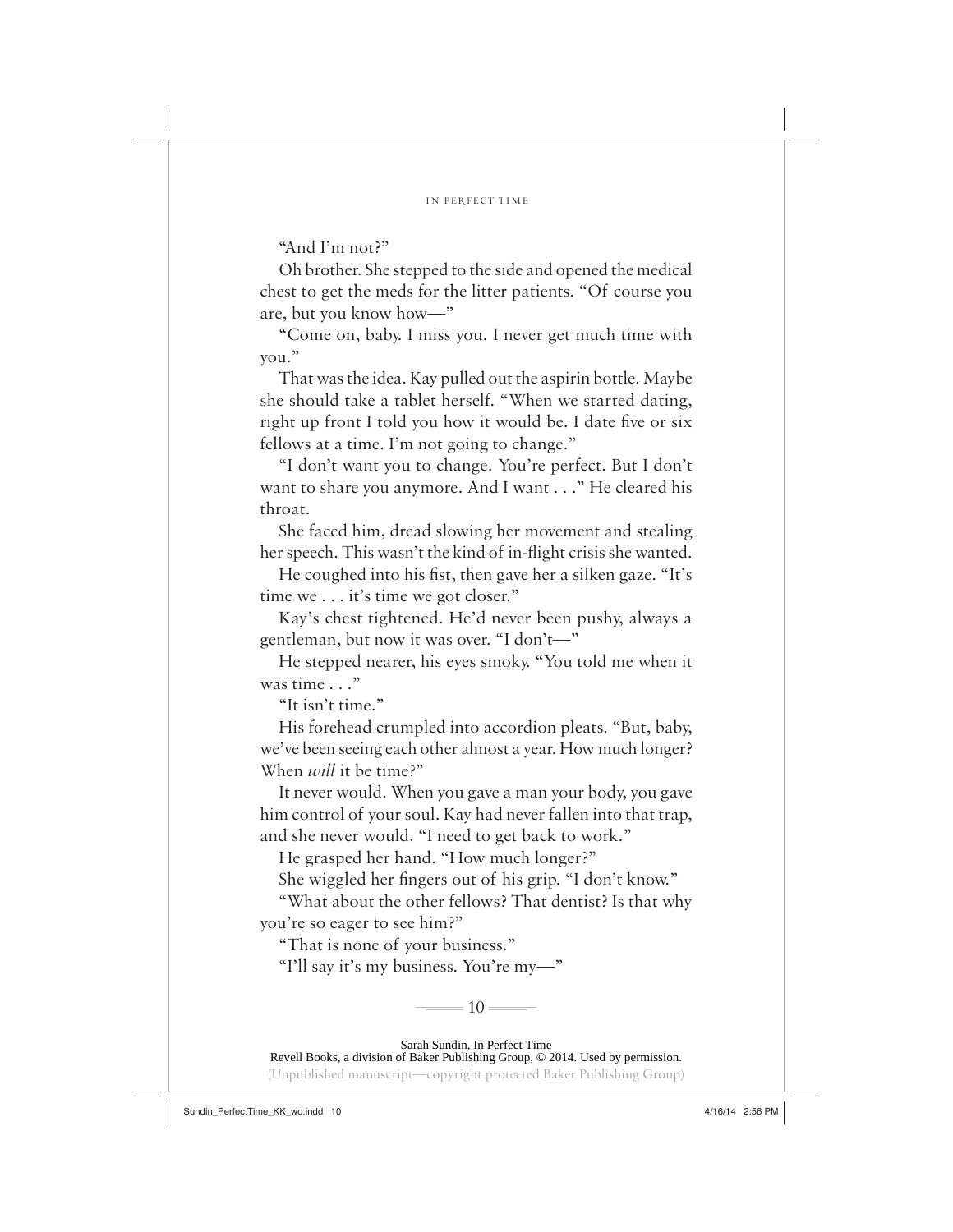"It isn't your business, and I'm not your anything." Kay planted her fists on her hips. "We're no longer dating."

"What?"

"We're no longer dating." She kept her voice calm and low. "I told you from the beginning—no commitment, no pressure. You just broke both rules. That's the end of it."

His mouth stretched wide, like a dog aiming to bite something.

She flipped up her hand. "Don't make a scene. It wouldn't make a difference anyhow."

His gaze darted over her head and down the aisle of the plane, where over a dozen patients would relish a scene. A snarl rose in his throat. "Who do you think you are, you little—"

"Don't. I've heard it all before anyway." She marched down the aisle to her tech. "How are we doing, Sergeant?"

Dabrowski handed her the flight manifest, and she listened to his report on the patients, asked the right questions, and made the proper notations. More importantly, she kept her hands and voice from shaking. Even when Grant stormed past.

Yes, she'd heard it all before. Floozy. Tart. Tease.

Her father's voice barked in her mind's ear. Irredeemable little sinner.

Kay sucked in air through her nostrils and knelt beside the patient in the lower litter on the right. "How are you doing, Private?"

Control. Only control silenced the voice.

## **Sorrento, Italy**

"Wake up, Coop. You're dreaming."

Lt. Roger Cooper opened one eye, breath chuffing. Yes, he

 $=11$ 

Sarah Sundin, In Perfect Time

Revell Books, a division of Baker Publishing Group, © 2014. Used by permission.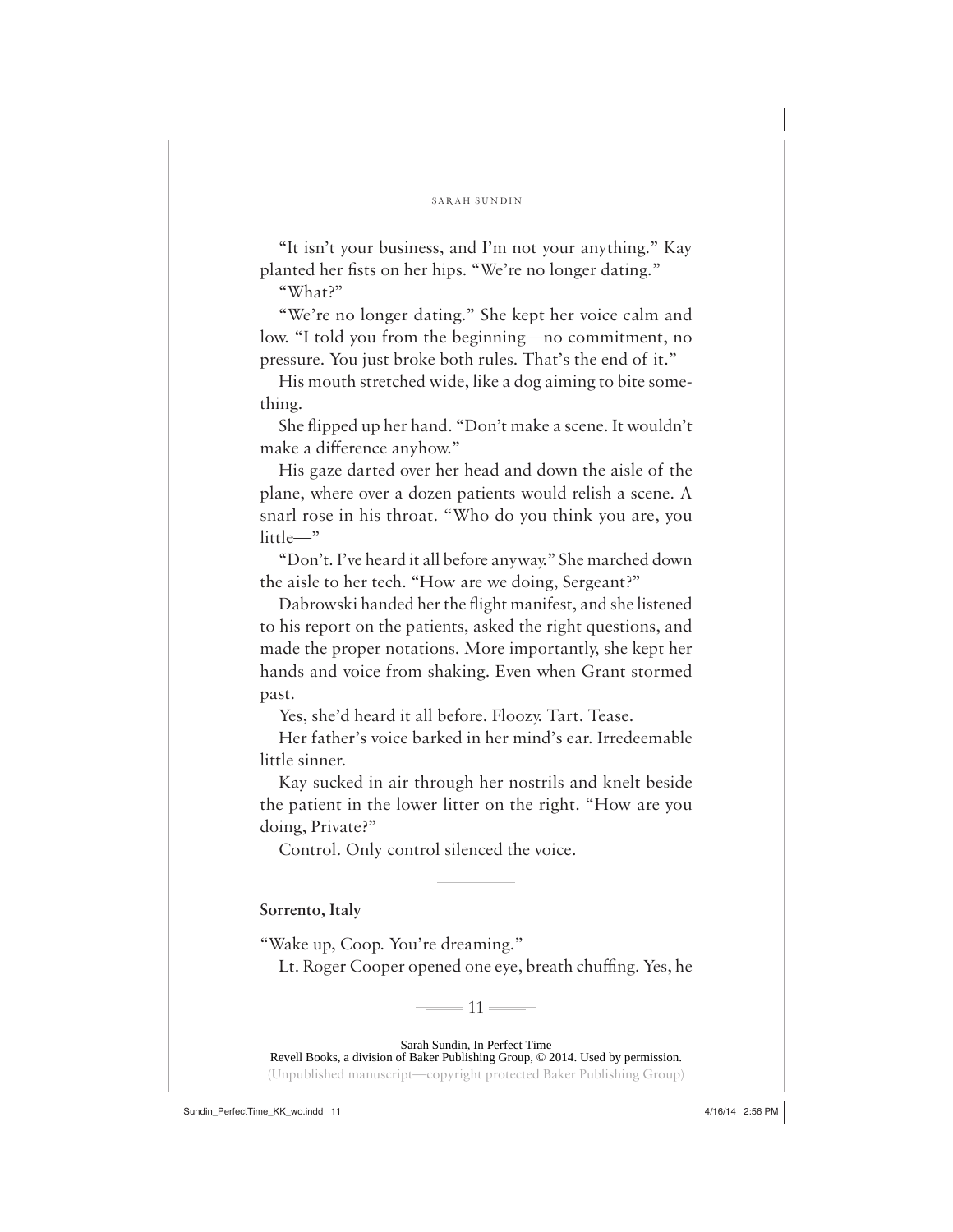could breathe. He wasn't trapped underwater in a sinking C-47, sinking because he never should have flown that day. A better pilot would have convinced his squadron commander to abort the mission.

Yes, he lay on his stomach on the beach at Sorrento. The scent of saltwater and sand filled his nostrils. His one open eye registered a sideways view of sheer white cliffs and tile-roofed homes, of the blue Bay of Naples and beyond that—Mount Vesuvius, still smoking from the eruption that brought down his plane. His cheek slipped on his crossed forearms, sweat moistening the leather sleeves of his flight jacket.

Roger kicked to the right and hit his copilot, Lt. Bill Shelby. "Come on, we take a dive in the drink, spend the night at sea, get interrogated for two days straight, finally get a day of rest, and you interrupt my beauty sleep."

"Hey!" Shell grabbed his skinny leg where Roger had kicked him. "You sounded like my dog, twitching and whimpering."

"What do you expect? I was chasing bunnies."

Technical Sergeant Gene Pettas let out a low whistle. "I know what I'd like to chase."

Roger rested his chin on his forearms and followed his radioman-navigator's gaze down the beach. A trio of Italian girls sauntered along, skirts ruffling around shapely legs, dark eyes surveying the four American flyboys, full lips curving in appreciation.

"One for each of us." Pettas pushed himself up to sitting. "Except old married man Shell here."

The tallest, prettiest girl targeted Roger. His dark red hair attracted too much attention in Italy. She paused and lifted an inviting smile. A dangerous smile.

Roger prayed for strength and turned away. "Leave me out of this. They're nothing but trouble."

Sergeant Fulton Whitaker, the flight engineer, flicked the

 $=12$   $-$ 

Sarah Sundin, In Perfect Time

Revell Books, a division of Baker Publishing Group, © 2014. Used by permission.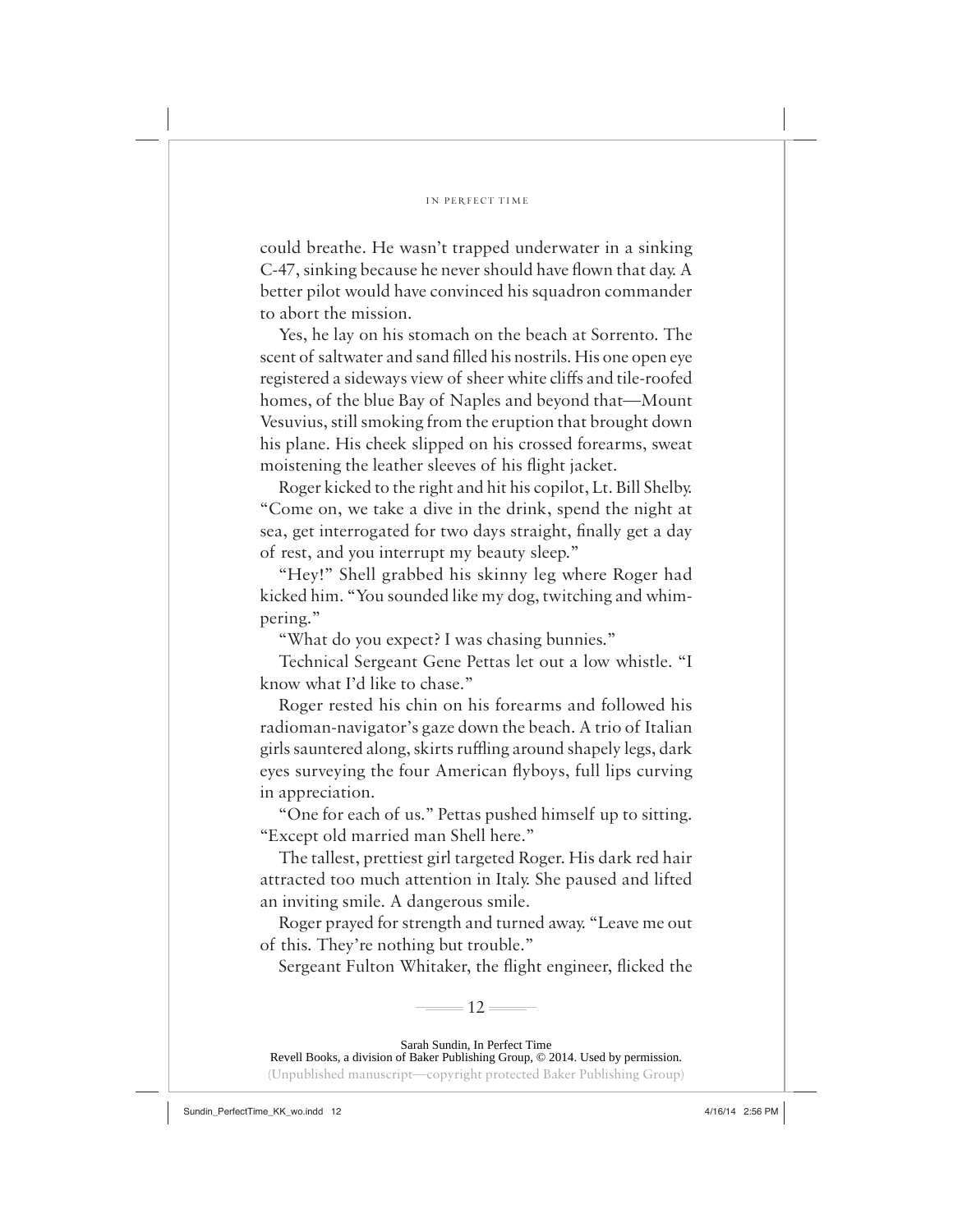back of Roger's head. "Ah, you say that about everything in a skirt."

He rubbed his scalp. "'Cause it's true. Dames are trouble."

"C'mon, Whit." Pettas got to his feet. "Let's go get us some trouble. No fun with these two monks anyway."

One more flick to Roger's head, and Whit left too.

"Man alive." Roger winced and rubbed his head—again. "Everyone's beating me up today."

"Says the man who got nominated for the Distinguished Flying Cross." Shell sat cross-legged on the blanket, and a breeze lifted his wispy pale blond hair.

"Yeah." The word soured in his mouth. Only the US Army Air Forces gave a man a medal for getting out of a situation he never should have gotten into in the first place. He could have killed fifteen people that day. And he got a medal.

"At least I'm finally getting my own plane."

"About time." His best friend was an excellent pilot, better than Roger, but his small stature and quiet personality made him almost invisible in the 64th Troop Carrier Group. Getting trapped on Roger's crew hadn't helped either. "My new copilot will have big shoes to fill."

Shell stretched one leg in front of him and wiggled his foot—about a size seven. "Only if he's twelve years old."

"You kidding? I had bigger feet than that when I was born."

"Yep. They grow them large and stupid on the farm."

"Ain't that the truth?" Roger grinned, then pushed himself up to sitting, naptime over. He rolled his shoulders and gazed around. The midday sun gave off no heat, and Roger kept his flight jacket zipped.

"Say, Coop, you have any candy? Gum?" Shell nodded in the direction Pettas and Whitaker had gone in search of trouble.

Four Italian boys made their way up the beach, laughing and pushing each other and picking stuff up off the sand—

 $-13$ 

Sarah Sundin, In Perfect Time

Revell Books, a division of Baker Publishing Group, © 2014. Used by permission.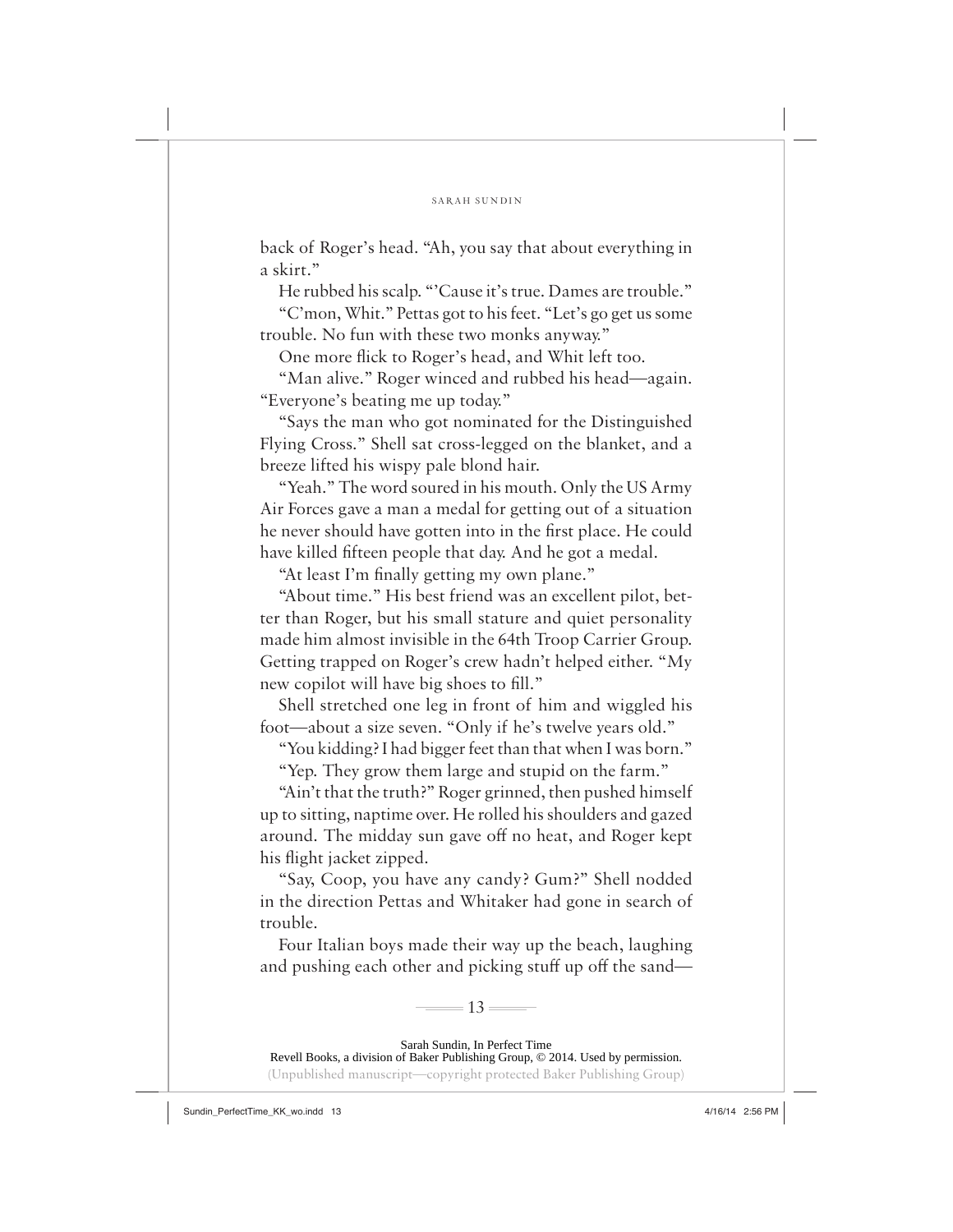shells or rocks or whatever. Any minute now they'd spot the airmen and beg them for goodies.

A smile warmed Roger's face more than the sun did. "Can't spare any gum, but I've got a Mars bar. Here, give me your book."

"My book? No, you don't." Shell reached for it.

Roger grabbed it first and slipped out his drumsticks from inside his jacket. "It's for a good cause."

"You have no respect for the written word."

"What do you expect from a dumb farm boy?" He set the book on the blanket in front of him and rapped out a neat set of paradiddles.

Sure enough, the boys, about six to ten years old, looked his way. Brothers or cousins most likely.

Roger beckoned them with a grin, breaking the language barrier.

The kids ran over, sand shooting out behind their bare feet. They'd get candy, but first they'd get a show.

Roger twirled one drumstick around his fingers, then broke into a triple stroke roll, smooth and even, building up to a frenzy and ending with a tap to Shelby's head.

His friend cussed and scooted out of the way. "Should have known better."

"That's for waking me."

The boys giggled and gathered around. The littlest patted his own head, an irresistible invitation. Roger motioned for his four new cymbals to sit in a semicircle around him, with the tallest kid to his left, his "hi-hat."

Roger returned to his triple stroke roll, accented with light taps to hi-hat boy's head. The other kids squealed and patted their heads, and Roger obliged them. Then he returned to the book and switched things up to a ratamacue, nice and easy.

His eyes drifted shut, and the rhythm took over, flowing

 $=14$   $-$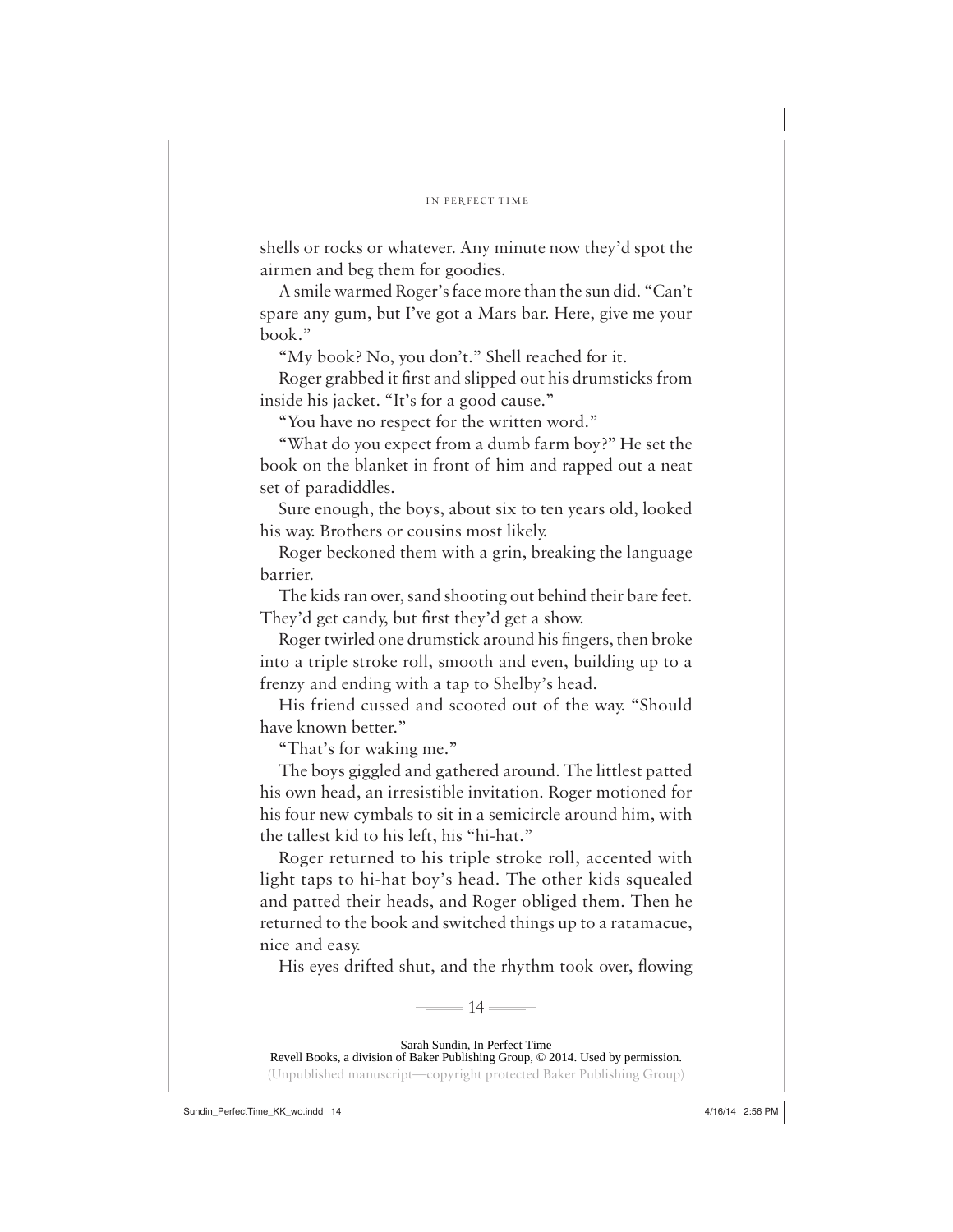through his arms and sticks and soul. Thank goodness the Lord had given him one thing to be good at.

That's why he practiced every single day, all forty rudiments, over and over. Not easy when he'd only managed to stuff a single tom-tom in his barracks bag. He hadn't played on a full drum set in ages, but he wouldn't let that stop him. If the Allies ever won this war, he'd go home and audition for the big bands. No more rinky-dink house bands for him.

His right foot worked an imaginary pedal for a bass drum, and he picked up the pace, swinging the rhythm.

The boys murmured in Italian, squirming in expectation.

Roger's eyes popped open. He shot them a mischievous grin, then tapped out a frenzied but gentle pattern on the four little heads. The boys ducked and shrieked with delight.

He laid the sticks in parallel on the book, lowered his chin to signal the end, then stuck out his hand to the oldest boy. "Gum, *per favore*? Gum?"

All four laughed at the role reversal.

"What do you have, Shell?" Roger dug the Mars bar from the pocket of his jacket, a bit squished from his nap, but boys didn't care about things like that.

"A Hershey bar." He handed it to the smallest boy and mimed breaking it in half.

*"Grazie, signore! Grazie!"* Eyes bright, the boys divided the candy and scampered away down the beach.

"The Pied Drummer strikes again."

Roger laughed and returned his drumsticks to his jacket, his fingers still tingling with the rhythm.

"Say, if this drumming thing doesn't work out, you should be a teacher. You're great with kids."

His hand clenched around the sticks, right over his heart. It skipped a beat. His laugh came out stiff. "Why would I want to be stuck in a school all day? Hated school."

Hated it because of dull teachers who made lessons as

 $=15$   $-$ 

Sarah Sundin, In Perfect Time

Revell Books, a division of Baker Publishing Group, © 2014. Used by permission.